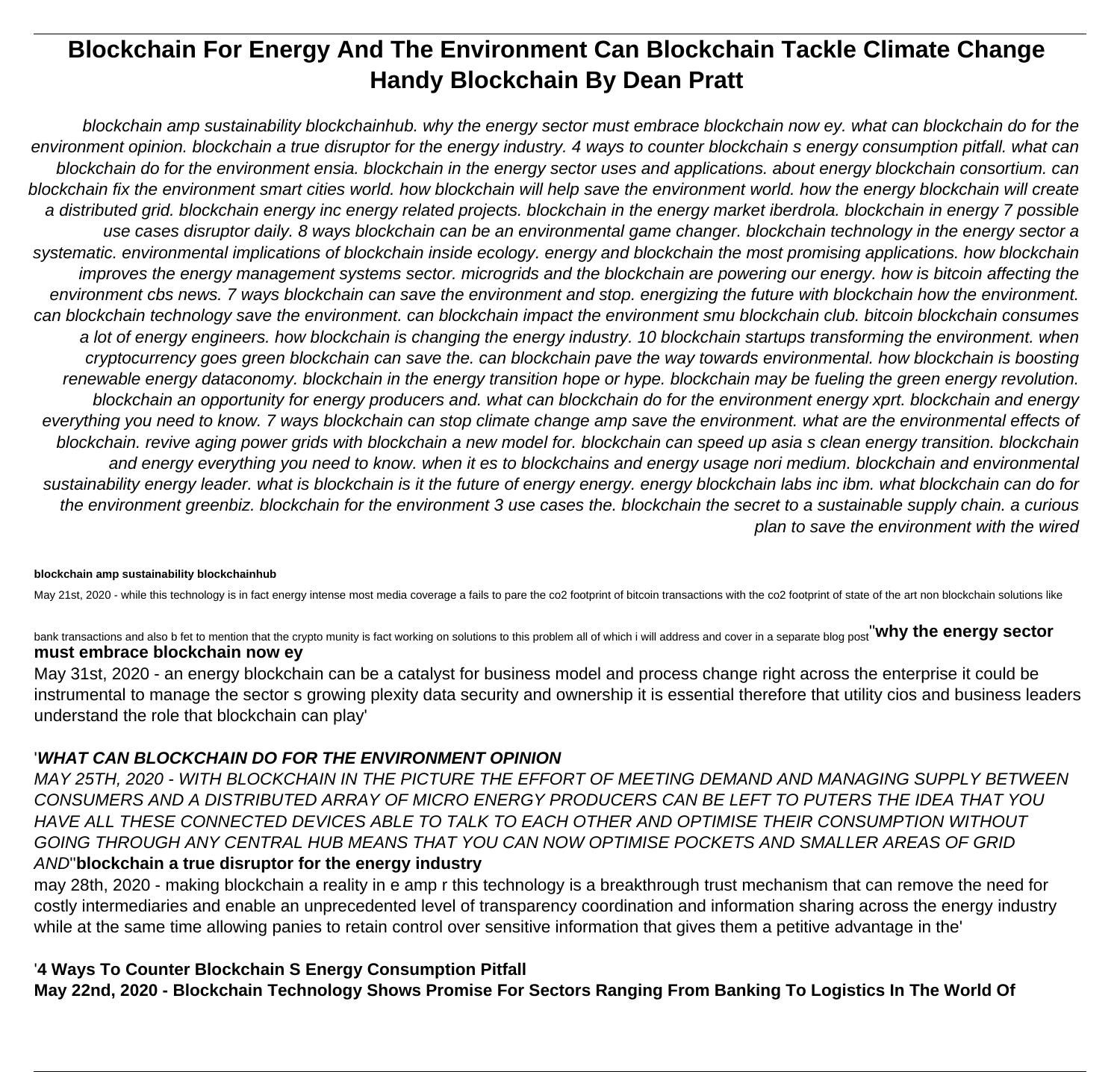# **Sustainability It S Being Considered For Applications From Energy Trading Schemes To Supply Chain Transparency To Food Safety However As People Envision Hope Filled Plans For How It Could Change The World They Often Overlook Blockchain S Non Sustainable Energy Consumption**'

# '**what can blockchain do for the environment ensia**

may 10th, 2020 - with blockchain in the picture the effort of meeting demand and managing supply between consumers and a distributed array of micro energy producers can be left to puters the idea that you have all these connected devices able to talk to each other and optimize their consumption without going through any central hub means that you can now optimize pockets and smaller areas of grid and'

### '**blockchain in the energy sector uses and applications**

may 25th, 2020 - enterprise ethereum can process and validate data from many devices at the grid edge before securing the data onto the blockchain secondly energy providers can utilize blockchain to create a system for transactions of data which is critical to distribution'

## '**about energy blockchain consortium**

may 14th, 2020 - energy blockchain is the use of blockchain technology in the energy industry and it can be implemented for many use cases the energy blockchain consortium is the first and only energy specific consortium that addresses energy problems and solutions based upon an open architecture approach''**can blockchain fix the environment smart cities world may 25th, 2020 - produced in collaboration with pwc building block chain s for a better planet also details more than 65 ways blockchain can be applied to the world s most pressing environmental challenges and calls for new global platforms to incubate responsible blockchain ecosystems rather than just individual applications or panies**'

# '**how blockchain will help save the environment world**

May 16th, 2020 - the paris climate agreement codified the pressure on countries to reduce their emissions and panies are increasingly under the same spotlight from investors shareholders employees and customers to reduce their carbon footprint demonstrating that their business models are aligned with delivering a stable climate consumers led by socially conscious millennials with increasing buying'

# '**how the energy blockchain will create a distributed grid**

may 26th, 2020 - the blockchain could serve as the foundation of a system for connecting energy grids delivering more efficient and environmentally sustainable energy according to greentechmedia a news site for the global clean energy market one pany l03 energy is building an open source cryptographically secure blockchain to manage transactions across a microgrid''**blockchain Energy Inc Energy Related Projects**

May 18th, 2020 - Blockchain Energy Is A Division Of Vortex Green Energy And Has Conceptualized Utilizing The Public Ledger Aspects Of Blockchain Technology To Document The Environmental Impact

Improvements From Any Pas Service Installation By Either Implementing Available Third Party Solutions Or By Developing Our Own Solution''**blockchain in the energy market iberdrola May 21st, 2020 - blockchain is here and is revolutionising the electricity market this technology is an efficient way of allocating generation assets to a specific point of consumption and can even be used to establish a hierarchy of priorities when it es to sources of origin this allows renewable energy certification processes to be sped up and automated as there is a greater degree of traceability**'

## '**blockchain in energy 7 possible use cases disruptor daily**

May 24th, 2020 - the ability to tokenize energy credits using blockchain technology presents the opportunity for carbon offset credits to be more easily issued these credits can be purchased by panies and

individuals or used as a punitive measure to shall we say encourage adherence to emissions standards''**8 Ways Blockchain Can Be An Environmental Game Changer May 27th, 2020 - Blockchain Can Underpin A Transition To Decentralized Clean And More Resource Efficient Energy And Water Systems At Scale Platforms Could Collate Distributed Data On These Resources E G Household Level Water And Energy Data Collected With Smart Sensors**'

'**blockchain Technology In The Energy Sector A Systematic**

May 31st, 2020 - Energy Blockchain Lab A Beijing Based Collaborative Initiative On Energy And Environment Blockchain Applications And A Member Of China Green Finance Mittee Has Partnered With Ibm To

Create A Carbon Credit Management Platform That Uses Hyperledger Fabric The Platform Aims To Reduce The Costs Of China S National Carbon Market By 30'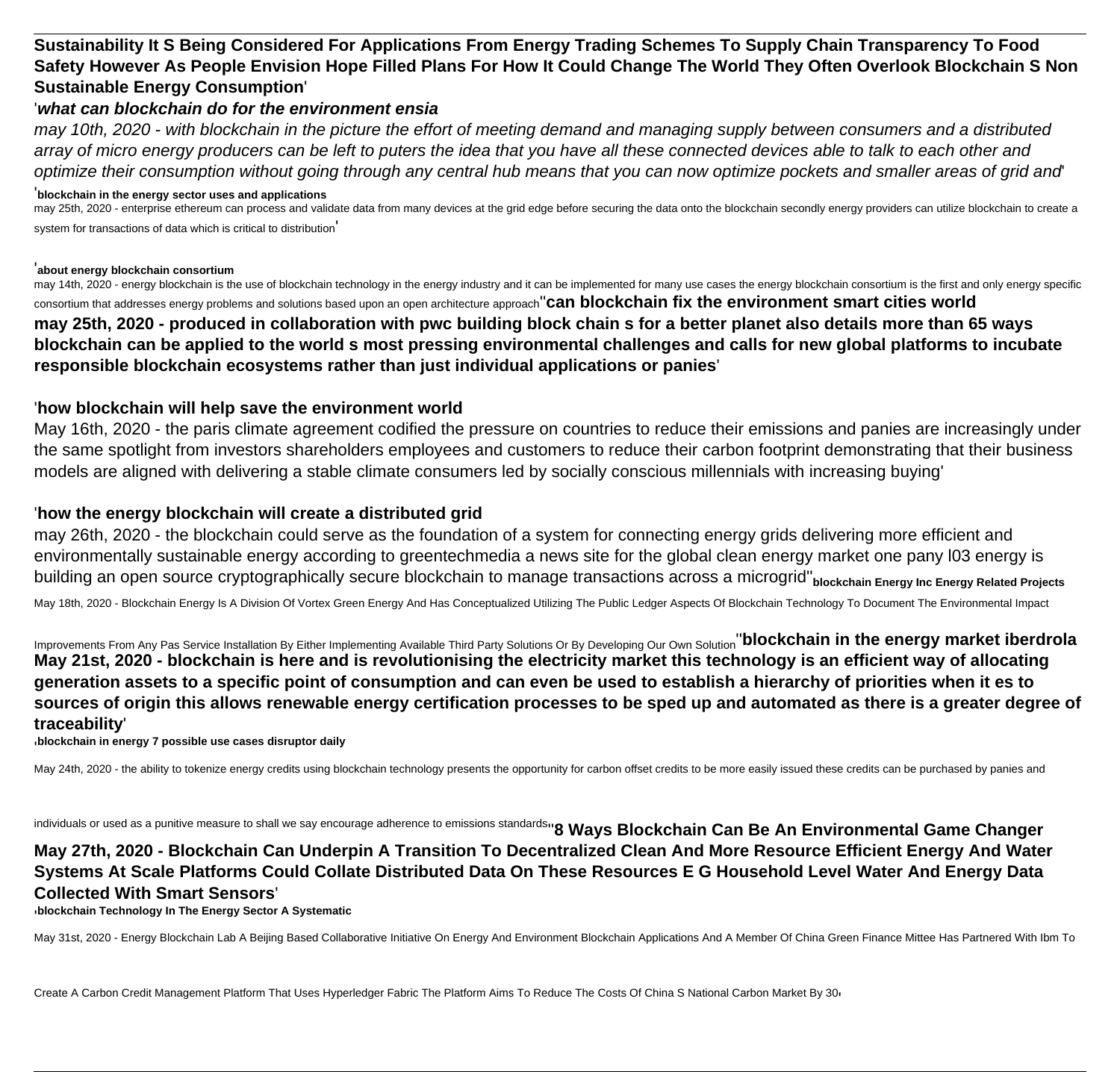'**environmental implications of blockchain inside ecology**

**May 22nd, 2020 - blockchain has even been heralded as a means by which to protect the environment because blockchain is accessible by multiple users data held is transparent cannot be modified and once added cannot be removed it takes the validation of multiple puters before a new record can be added**''**ENERGY AND BLOCKCHAIN THE MOST PROMISING APPLICATIONS MAY 28TH, 2020 - BLOCKCHAIN APPLICATIONS ARE RAPIDLY SPREADING ACROSS THE ENERGY SECTOR WRITES DAVID GROARKE MANAGING DIRECTOR OF INDIGO ADVISORY GROUP SOME OF THOSE APPLICATIONS MAY BE DISRUPTIVE FOR UTILITIES EUROPE IS THE MOST ACTIVE REGION GLOBALLY GROARKE DISCUSSES SOME OF THE KEY TAKEAWAYS FROM A RECENT BLOCKCHAIN CONFERENCE IN VIENNA**'

# '**how Blockchain Improves The Energy Management Systems Sector**

May 3rd, 2018 - Blockchain Can Be An Important Technology Solution For The Energy Management Sector By Playing A Role In Providing Real Time Access To Energy Savings Transparent Recording Of Energy Transactions'

# '**microgrids And The Blockchain Are Powering Our Energy**

May 30th, 2020 - Microgrids And The Blockchain Are Powering Our Energy Future The Era Of Large Scale Power Plants Is Slowly Ing To An End In Its Place Is A New Network Of Super Smart And Super Clean Energy'

# '**how Is Bitcoin Affecting The Environment Cbs News**

**May 29th, 2020 - Bitcoin Can T Exist Without Puters Which Can T Exist Without A Source Of Electricity And The Number Of Puters And The Energy Needed To Power Them Is Rising**'

# '**7 ways blockchain can save the environment and stop**

May 25th, 2020 - blockchain technology can help both individuals and panies to see the real impact of their actions and incentivize them to take the actions that benefit the environment the blockchain can be used to transparently track a variety of data like the carbon footprint of each product the greenhouse gas or waste emissions of a factory or a pany s overall history of pliance to"<sub>ENERGIZING</sub> THE FUTURE WITH BLOCKCHAIN **HOW THE ENVIRONMENT**

MAY 21ST, 2020 - BLOCKCHAIN IS UNIQUE IN THAT IT CAN DRAMATICALLY REDUCE OR ELIMINATE THE NEED FOR INTERMEDIARIES AND CAN BE PAIRED WITH SMART OR SELF EXECUTING

CONTRACTS TO REDUCE TRANSACTION COSTS AND TIME HOWEVER CRITICS HAVE POINTED TO THE ENERGY NEEDED TO MINE CRYPTOCURRENCIES LIKE BITCOIN AND TO THE GENERAL

# HYPE AROUND THE TECHNOLOGY THAT OFTEN OBSCURES ITS POTENTIAL VALUE'

### '**can blockchain technology save the environment**

may 13th, 2020 - second the idea that energy intensive blockchain systems are needed to ensure the world shifts to clean environmental practices like sustainable land use legitimate carbon offsets and

## **can blockchain impact the environment smu blockchain club**

may 16th, 2020 - blockchain can also potentially streamline processes related to peer to peer p2p energy grids which is the concept where any individual home or anisational body could produce its own energy

including renewable energies like solar energy and sell any surplus to others who need it

### '**bitcoin Blockchain Consumes A Lot Of Energy Engineers**

May 22nd, 2020 - If Blockchain Technology Is Going To Revolutionize How We Transact With Each Other Puter Scientists Need To Solve One Big Problem It Can Consume Way Too Much Energy The Original

# Blockchain''**how blockchain is changing the energy industry**

May 29th, 2020 - a guide to help you understand what blockchain is and how it can be used by industries you ve probably encountered a definition like this blockchain is a distributed decentralized public'

# '**10 BLOCKCHAIN STARTUPS TRANSFORMING THE ENVIRONMENT**

MAY 13TH, 2020 - THE MISSION OF BITGIVE IS TO LEVERAGE THE POWER OF BITCOIN AND BLOCKCHAIN TECHNOLOGY TO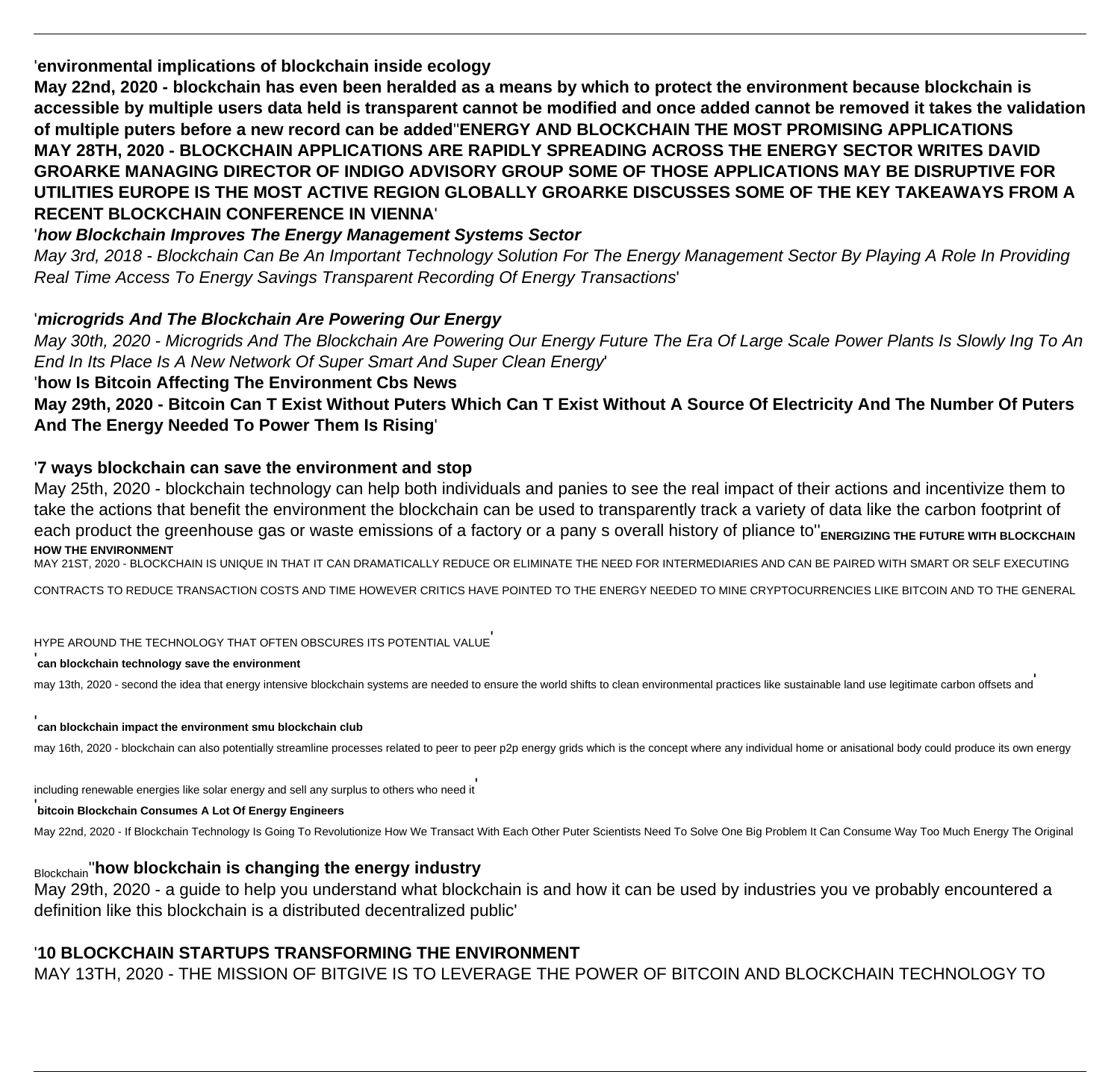IMPROVE PUBLIC HEALTH AND THE ENVIRONMENT WORLDWIDE THE PROJECT WAS INITIATED BY THE BITGIVE FOUNDATION THAT IS REVOLUTIONIZING THE WAY IN WHICH PEOPLE DONATE TO CHARITY THE FOUNDATION LAUNCHED GIVETRACK A MULTIDIMENSIONAL DONATION PLATFORM TO HELP TO TRANSFER TRACK AND PROVIDE A PERMANENT''**when Cryptocurrency Goes Green Blockchain Can Save The**

**May 28th, 2020 - So What Can We Do If Our Current And Projected Energy Demand Is Not Sustainable For The Environment Enter Blockchain Ironically Another Budding Technology That Uses A Lot Of Electricity**'

'**can blockchain pave the way towards environmental**

May 21st, 2020 - while many people applaud the technological development of blockchain and crypto a major element often overlooked is the intensive energy consumption required to maintain a blockchain network need for eco friendly solutions'

# '**how blockchain is boosting renewable energy dataconomy**

May 13th, 2020 - thanks to its decentralized nature as well as its transparency and disintermediating potential blockchain can provide the renewable energy sector with a valuable tool as more panies find creative uses for the technology the broader market will also see the value in removing the barriers that have made energy one of the most vital resources on earth expensive and restricted'

# '**blockchain In The Energy Transition Hope Or Hype**

May 27th, 2020 - Blockchain Is The Energy Sector S Elusive Next Big Thing Experts Say The Technology More Monly Associated With Cryptocurrencies Could Hold The Key To Transforming A Traditional Energy System''**blockchain May Be Fueling The Green Energy Revolution**

**May 26th, 2020 - Technology Plays An Important Role In The Welfare Of Humans As Well As The Earth Nowadays People Live Longer Than Before Because Of The Introduction Of New And Advanced Medical Procedures Apart From This Technology Can Also Save The Environment With Cryptocurrency Going Green Blockchain Has The Potential To Fuel The Green Energy Revolution And**'

# '**blockchain An Opportunity For Energy Producers And**

May 30th, 2020 - Blockchain An Opportunity For Energy Producers And Consumers 5 In Many Cases This Uncertainty Can Be Explained By An Insufficient Understanding Of How Blockchains Work Essentially A Blockchain Is A Digital Contract Permitting An Individual Party To Conduct And Bill A Transaction E G A Sale Of Electricity Directly Peer To Peer'

### '**what can blockchain do for the environment energy xprt**

may 13th, 2020 - article what can blockchain do for the environment a lot of crypto currency proponents say that blockchains are going to save the planet well i just can t see it this is not the resounding

# endorsement you might expect from w'

# '**blockchain and energy everything you need to know**

march 23rd, 2020 - energy and our environment the global energy sector is responsible for two thirds of all the greenhouse the blockchain is used so energy consumers can buy and sell energy directly to the'

# '**7 WAYS BLOCKCHAIN CAN STOP CLIMATE CHANGE AMP SAVE THE ENVIRONMENT**

MAY 22ND, 2020 - THE BLOCKCHAIN IS THE TECHNOLOGY THAT UNDERLIES BITCOIN AND ETHEREUM AND THERE ARE MANY WAYS IT CAN HELP PROTECT THE ENVIRONMENT AND STOP CLIMATE CHANGE TO LEARN MORE ABOUT THE BLOCKCHAIN GO TO'

# '**what are the environmental effects of blockchain**

May 23rd, 2020 - blockchain s applications can still aid the environment not all blockchain applications suck up huge amounts of resources in fact the blockchain is already being used to benefit the environment in several different ways for example nori uses blockchain as a tool to power carbon removal suppliers and eliminate excess carbon from our'

'**REVIVE AGING POWER GRIDS WITH BLOCKCHAIN A NEW MODEL FOR**